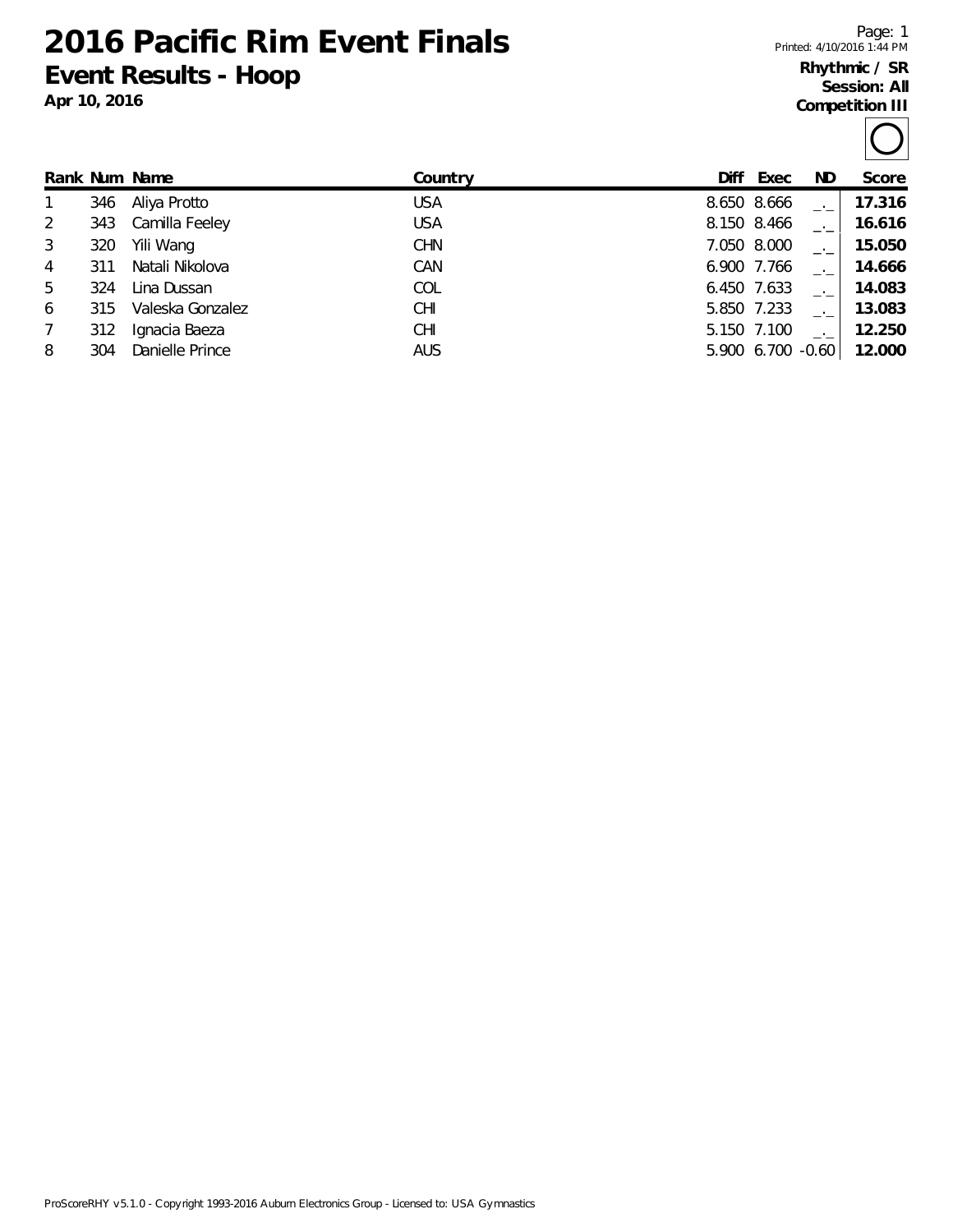**2016 Pacific Rim Event Finals Event Results - Ball**

**Apr 10, 2016**

## **Rhythmic / SR Session: All Competition III**

|    |     | Rank Num Name    | Country    | Diff        | Exec        | ND. | Score  |
|----|-----|------------------|------------|-------------|-------------|-----|--------|
|    | 346 | Aliya Protto     | <b>USA</b> | 8.500 8.533 |             |     | 17.033 |
|    | 343 | Camilla Feeley   | <b>USA</b> | 8.550 8.466 |             |     | 17.016 |
|    | 304 | Danielle Prince  | <b>AUS</b> |             | 7.650 7.500 |     | 15.150 |
| 4T | 320 | Yili Wang        | <b>CHN</b> | 6.750 7.733 |             |     | 14.483 |
| 4T | 305 | Tara Wilkie      | <b>AUS</b> | 6.950 7.533 |             |     | 14.483 |
| 6  | 310 | Katherine Uchida | CAN        | 6.750 7.466 |             |     | 14.216 |
|    | 311 | Natali Nikolova  | CAN        | 6.350 7.800 |             |     | 14.150 |
| 8  | 322 | Doudou Zhang     | <b>CHN</b> | 6.250 7.466 |             |     | 13.716 |
|    |     |                  |            |             |             |     |        |

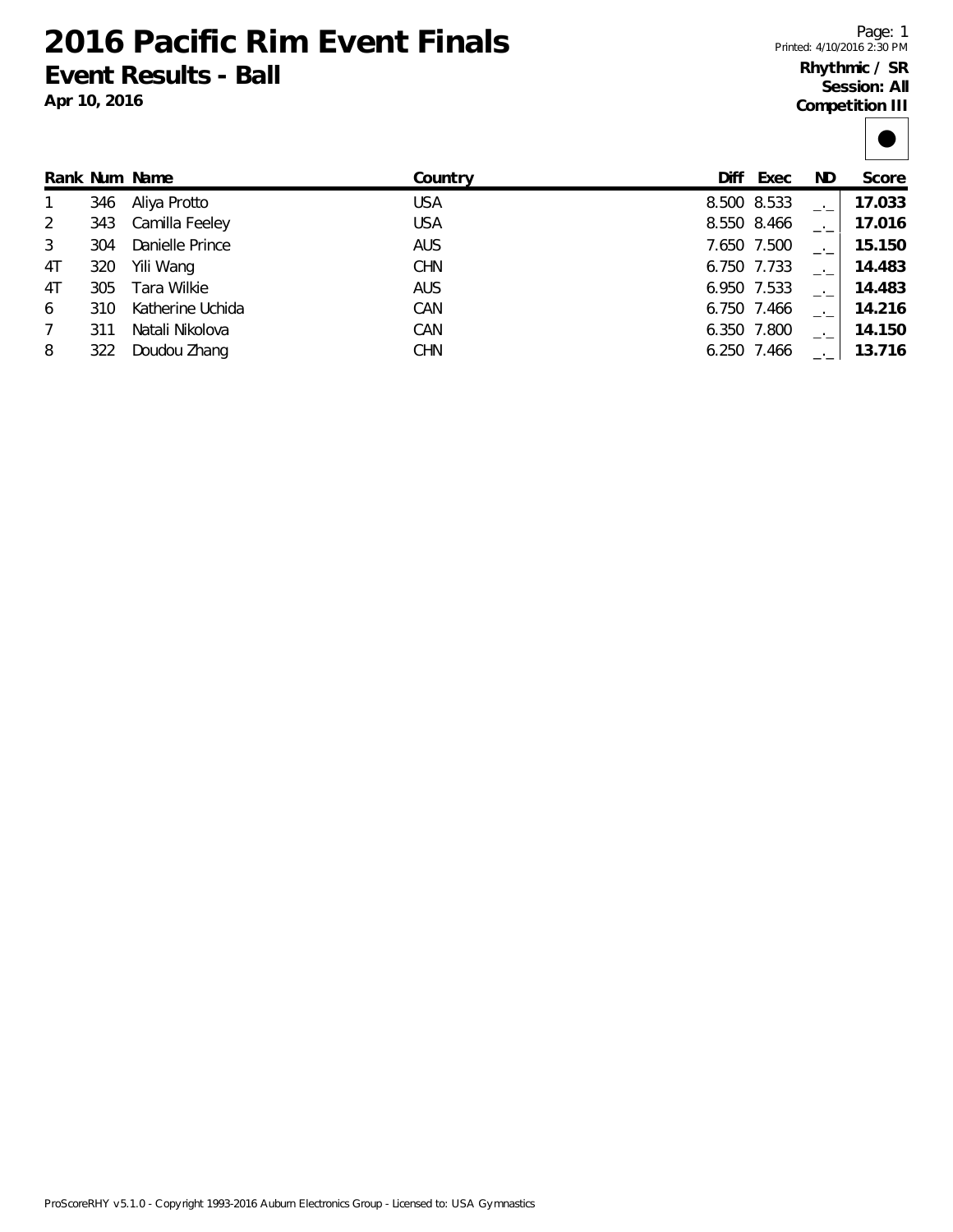**2016 Pacific Rim Event Finals Event Results - Clubs**

**Apr 10, 2016**

Page: 1 Printed: 4/10/2016 3:27 PM

## **Rhythmic / SR Session: All**

**Competition III**

 $| \cdot |$ 

|                 |      |                    |            |             |      |     | .      |
|-----------------|------|--------------------|------------|-------------|------|-----|--------|
|                 |      | Rank Num Name      | Country    | Diff        | Exec | ND. | Score  |
| $\mathbf{1}$    | 346  | Aliya Protto       | <b>USA</b> | 8.300 8.600 |      |     | 16.900 |
| 2               | 341  | Brigita Budginas   | <b>USA</b> | 7.750 8.033 |      |     | 15.783 |
| 3               | 304  | Danielle Prince    | <b>AUS</b> | 6.600 7.900 |      |     | 14.500 |
| 4               | 318  | Zhangjiayang Huang | <b>CHN</b> | 6.100 7.733 |      |     | 13.833 |
| 5               | 305. | Tara Wilkie        | <b>AUS</b> | 6.500 7.266 |      |     | 13.766 |
| 6               | 310  | Katherine Uchida   | CAN        | 6.450 7.266 |      |     | 13.716 |
| $7\overline{ }$ | 320  | Yili Wang          | <b>CHN</b> | 6.000 7.200 |      |     | 13.200 |
| 8               | 324  | Lina Dussan        | COL        | 5.850 7.266 |      |     | 13.116 |
|                 |      |                    |            |             |      |     |        |

ProScoreRHY v5.1.0 - Copyright 1993-2016 Auburn Electronics Group - Licensed to: USA Gymnastics